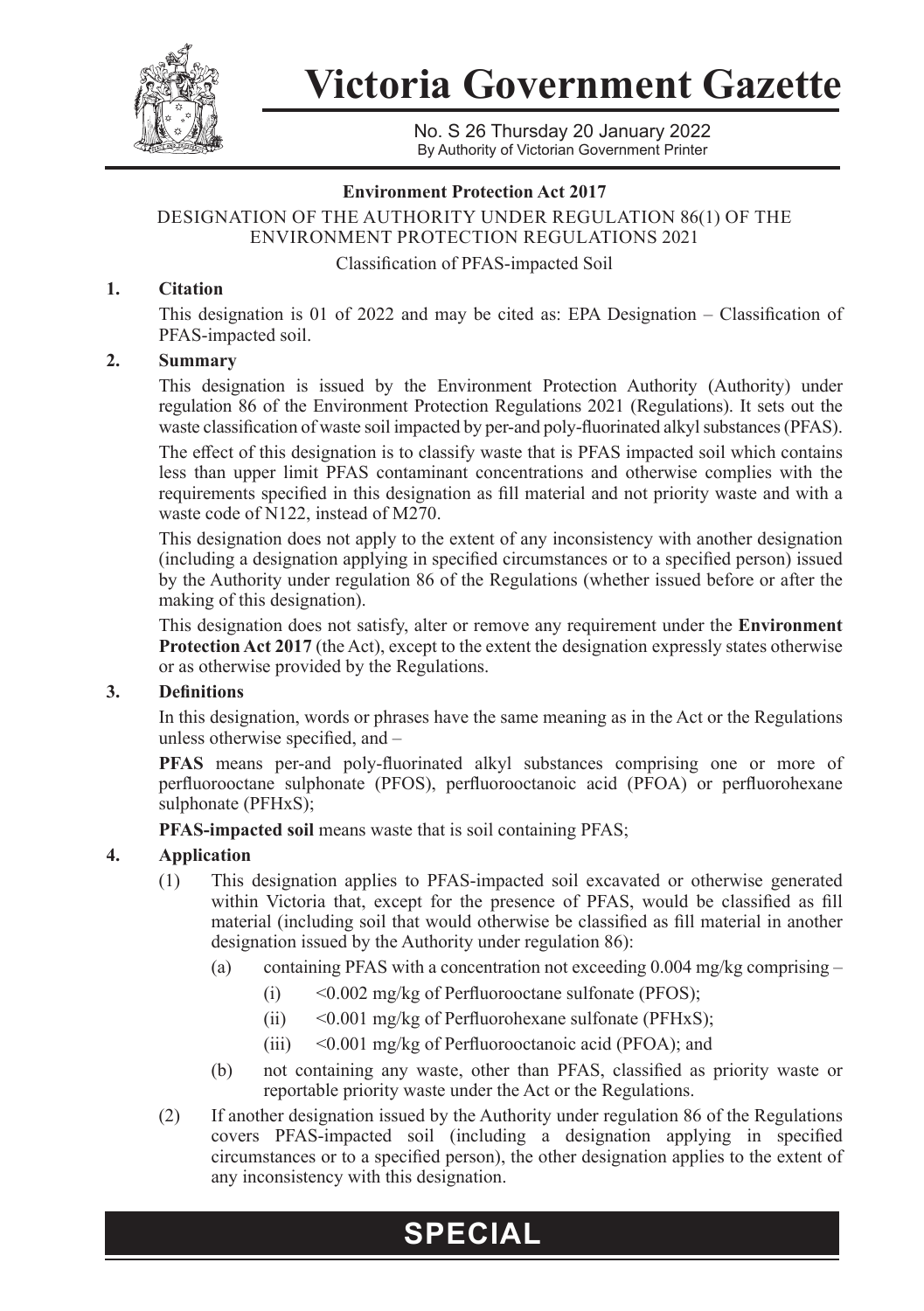#### **5. Designation**

For the purposes of regulation 86 of the Regulations, PFAS-impacted soil to which this designation applies is classified by the Authority as follows –

- (a) the applicable waste code is N122 (Item 84 in the Table of Schedule 5 of the Regulations 'Excavated material or engineered fill including fill material, other than item 83 or 85 of that Table); and
- (b) the waste is not priority waste; and
- (c) the waste is fill material.

#### **6. Conditions**

Any laboratory analysis required for the purposes of this designation must be undertaken by a National Association of Testing Authorities, Australia accredited laboratory.

#### **7. Duration**

This designation commences on 20 January 2022 and remains in effect until 30 June 2023, unless earlier revoked by the Authority.

#### **8. Notes**

- (1) For the purposes of compliance with this designation, the following publications are relevant guidance –
	- (a) *Industrial waste resource guidelines Sampling and analysis of waters, wastewaters, soils and wastes*, published by the Authority in June 2009 (as amended from time to time) and available on its website (EPA publication IWRG701);
	- (b) *Industrial waste resource guidelines Soil Sampling*, published by the Authority in June 2009 (as amended from time to time) and available on its website (publication IWRG702);
	- (c) *EPA Publication 1968: Guide to classifying industrial waste*, published by the Authority in April 2021 (as amended from time to time) and available on its website;
	- (d) *PFAS National Environmental Management Plan*, published by the Heads of EPAs Australia and New Zealand in January 2018.
- (2) The Authority may amend or revoke this designation by way of written notice in the Government Gazette.
- (3) This designation does not satisfy, alter or remove any requirement under the Act, except to the extent the designation expressly states otherwise.
- (4) This designation and others can be found on the Authority's website: www.epa.vic.gov.au
- (5) EPA Determination Specifications Acceptable to the Authority for Receiving Fill Material may be found on the Authority's website: www.epa.vic.gov.au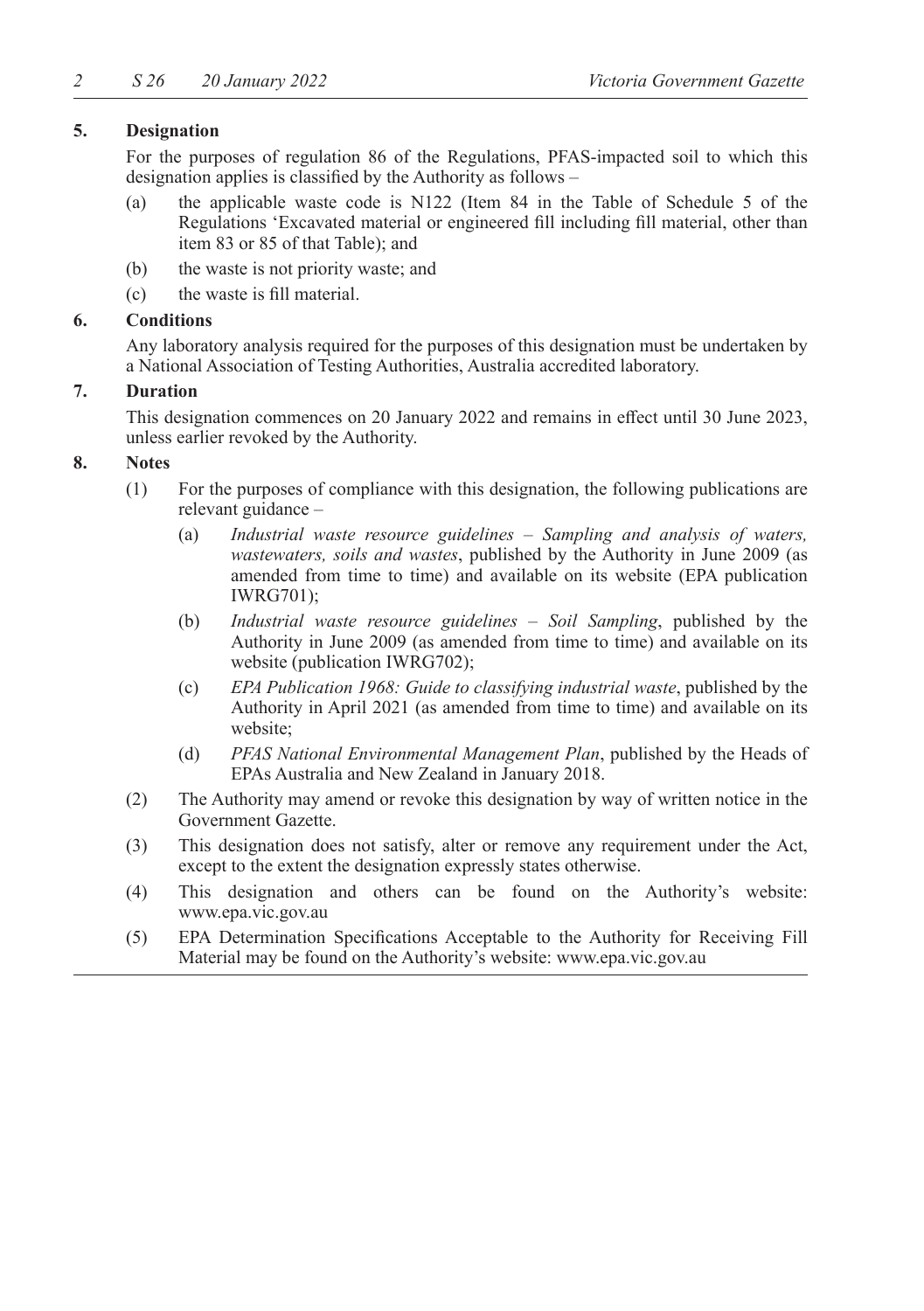This page was left blank intentionally